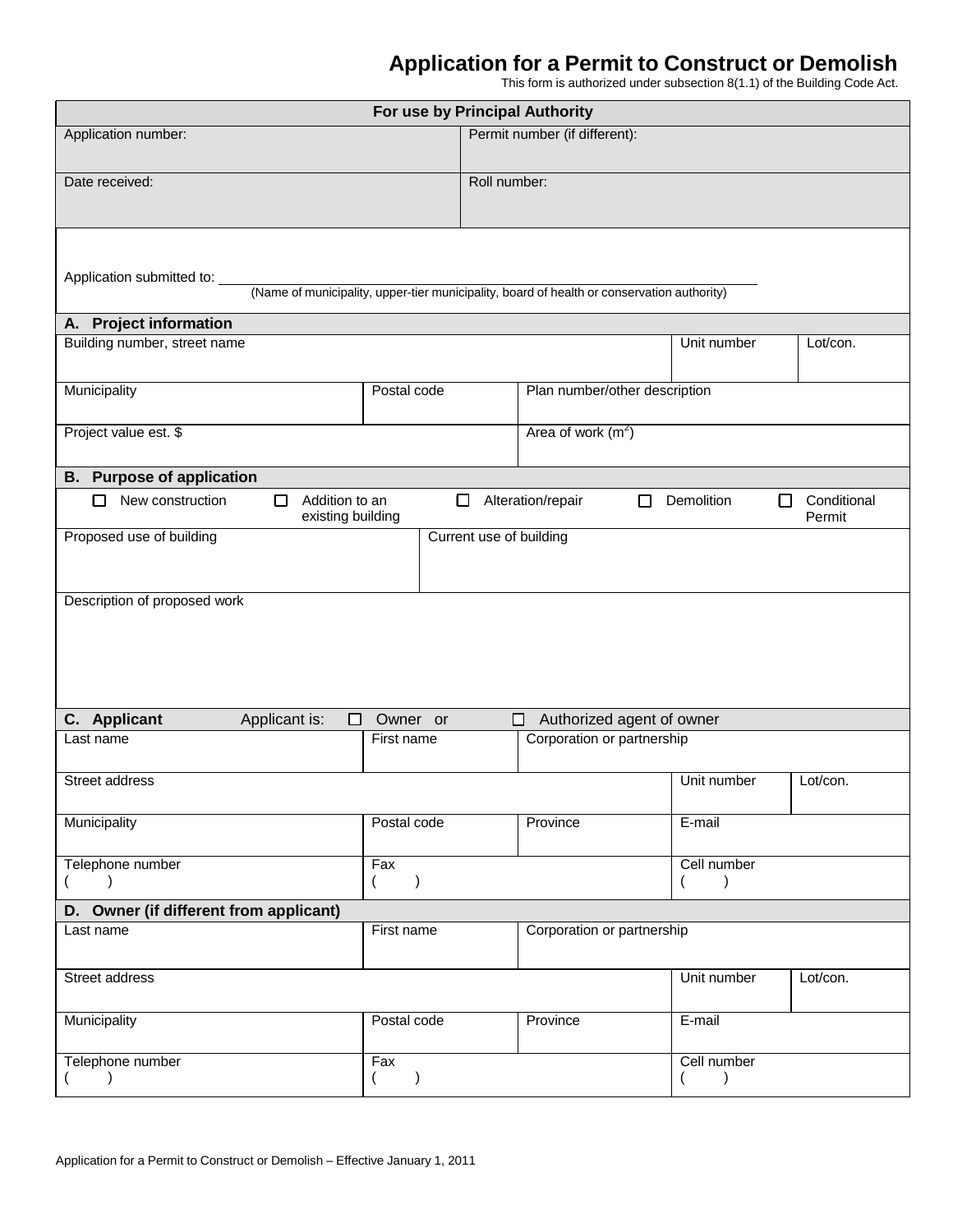| E. Builder (optional)                                                                                                                                                                                                                                                                                                                                                        |                        |                                            |             |               |                     |
|------------------------------------------------------------------------------------------------------------------------------------------------------------------------------------------------------------------------------------------------------------------------------------------------------------------------------------------------------------------------------|------------------------|--------------------------------------------|-------------|---------------|---------------------|
| Last name                                                                                                                                                                                                                                                                                                                                                                    | First name             | Corporation or partnership (if applicable) |             |               |                     |
| Street address                                                                                                                                                                                                                                                                                                                                                               |                        |                                            | Unit number |               | Lot/con.            |
| Municipality                                                                                                                                                                                                                                                                                                                                                                 | Postal code            | Province                                   | E-mail      |               |                     |
| Telephone number                                                                                                                                                                                                                                                                                                                                                             | Fax                    |                                            | Cell number |               |                     |
| <b>Tarion Warranty Corporation (Ontario New Home Warranty Program)</b><br>F.                                                                                                                                                                                                                                                                                                 |                        |                                            |             |               |                     |
| Is proposed construction for a new home as defined in the Ontario New Home Warranties<br>i.<br>Plan Act? If no, go to section G.                                                                                                                                                                                                                                             |                        |                                            | 0           | Yes           | □<br><b>No</b>      |
| Is registration required under the Ontario New Home Warranties Plan Act?<br>ii.                                                                                                                                                                                                                                                                                              |                        |                                            |             | $\Box$<br>Yes | □<br><b>No</b>      |
| iii. If yes to (ii) provide registration number(s):                                                                                                                                                                                                                                                                                                                          |                        |                                            |             |               |                     |
| <b>G.</b> Required Schedules                                                                                                                                                                                                                                                                                                                                                 |                        |                                            |             |               |                     |
| i) Attach Schedule 1 for each individual who reviews and takes responsibility for design activities.                                                                                                                                                                                                                                                                         |                        |                                            |             |               |                     |
| ii) Attach Schedule 2 where application is to construct on-site, install or repair a sewage system.                                                                                                                                                                                                                                                                          |                        |                                            |             |               |                     |
| H. Completeness and compliance with applicable law                                                                                                                                                                                                                                                                                                                           |                        |                                            |             |               |                     |
| This application meets all the requirements of clauses 1.3.1.3 (5) (a) to (d) of Division C of the<br>i)<br>Building Code (the application is made in the correct form and by the owner or authorized agent, all<br>applicable fields have been completed on the application and required schedules, and all required<br>schedules are submitted).                           |                        |                                            | □           | Yes           | <b>No</b><br>П      |
| Payment has been made of all fees that are required, under the applicable by-law, resolution or<br>regulation made under clause $7(1)(c)$ of the Building Code Act, 1992, to be paid when the application<br>is made.                                                                                                                                                        |                        |                                            | $\Box$      | Yes           | No                  |
| ii) This application is accompanied by the plans and specifications prescribed by the applicable by-law,<br>resolution or regulation made under clause 7(1)(b) of the Building Code Act, 1992.                                                                                                                                                                               |                        |                                            | □           | Yes           | Ш<br>No             |
| iii) This application is accompanied by the information and documents prescribed by the applicable by-<br>□<br>Yes<br>ΙI<br>law, resolution or regulation made under clause 7(1)(b) of the Building Code Act, 1992 which enable<br>the chief building official to determine whether the proposed building, construction or demolition will<br>contravene any applicable law. |                        |                                            |             |               | No                  |
| iv) The proposed building, construction or demolition will not contravene any applicable law.                                                                                                                                                                                                                                                                                |                        |                                            | □           | Yes           | $\Box$<br><b>No</b> |
| <b>Declaration of applicant</b>                                                                                                                                                                                                                                                                                                                                              |                        |                                            |             |               |                     |
|                                                                                                                                                                                                                                                                                                                                                                              |                        |                                            |             |               |                     |
|                                                                                                                                                                                                                                                                                                                                                                              |                        |                                            |             |               | declare that:       |
| (print name)                                                                                                                                                                                                                                                                                                                                                                 |                        |                                            |             |               |                     |
| The information contained in this application, attached schedules, attached plans and specifications, and other attached<br>1.<br>documentation is true to the best of my knowledge.<br>If the owner is a corporation or partnership, I have the authority to bind the corporation or partnership.<br>2.                                                                     |                        |                                            |             |               |                     |
|                                                                                                                                                                                                                                                                                                                                                                              |                        |                                            |             |               |                     |
| Date                                                                                                                                                                                                                                                                                                                                                                         | Signature of applicant |                                            |             |               |                     |

Personal information contained in this form and schedules is collected under the authority of subsection 8(1.1) of the *Building Code Act, 1992*, and will be used in the administration and enforcement of the *Building Code Act, 1992*. Questions about the collection of personal information may be addressed to: a) the Chief Building Official of the municipality or upper-tier municipality to which this application is being made, or, b) the inspector having the powers and duties of a chief building official in relation to sewage systems or plumbing for an upper-tier municipality, board of health or conservation authority to whom this application is made, or, c) Director, Building and Development Branch, Ministry of Municipal Affairs and Housing 777 Bay St., 2nd Floor. Toronto, M5G 2E5 (416) 585-6666.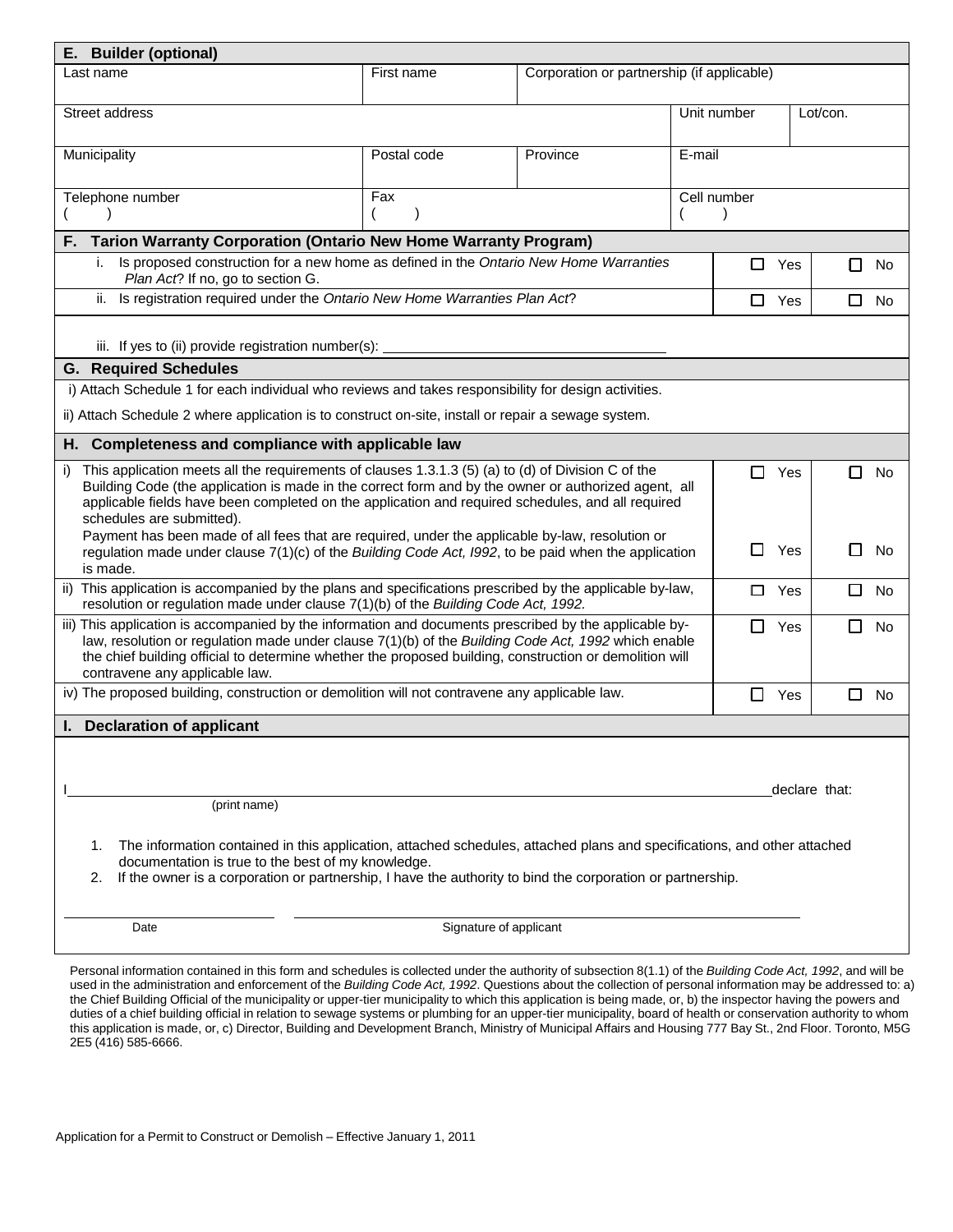## **Schedule 1: Designer Information**

Use one form for each individual who reviews and takes responsibility for design activities with respect to the project.

| A. Project Information                                                                                                                                                                                                                                                                                                                                                                                                                                                                                                                                                                                                                                                                                 |                                                                    |                                                                                  |                                                                                          |                                           |
|--------------------------------------------------------------------------------------------------------------------------------------------------------------------------------------------------------------------------------------------------------------------------------------------------------------------------------------------------------------------------------------------------------------------------------------------------------------------------------------------------------------------------------------------------------------------------------------------------------------------------------------------------------------------------------------------------------|--------------------------------------------------------------------|----------------------------------------------------------------------------------|------------------------------------------------------------------------------------------|-------------------------------------------|
| Building number, street name                                                                                                                                                                                                                                                                                                                                                                                                                                                                                                                                                                                                                                                                           |                                                                    |                                                                                  | Unit no.                                                                                 | Lot/con.                                  |
| Municipality                                                                                                                                                                                                                                                                                                                                                                                                                                                                                                                                                                                                                                                                                           | Postal code                                                        | Plan number/ other description                                                   |                                                                                          |                                           |
| B. Individual who reviews and takes responsibility for design activities                                                                                                                                                                                                                                                                                                                                                                                                                                                                                                                                                                                                                               |                                                                    |                                                                                  |                                                                                          |                                           |
| Name                                                                                                                                                                                                                                                                                                                                                                                                                                                                                                                                                                                                                                                                                                   |                                                                    | Firm                                                                             |                                                                                          |                                           |
| Street address                                                                                                                                                                                                                                                                                                                                                                                                                                                                                                                                                                                                                                                                                         |                                                                    |                                                                                  | Unit no.                                                                                 | Lot/con.                                  |
| Municipality                                                                                                                                                                                                                                                                                                                                                                                                                                                                                                                                                                                                                                                                                           | Postal code                                                        | Province                                                                         | E-mail                                                                                   |                                           |
| Telephone number                                                                                                                                                                                                                                                                                                                                                                                                                                                                                                                                                                                                                                                                                       | Fax number                                                         | Cell number                                                                      |                                                                                          |                                           |
| C. Design activities undertaken by individual identified in Section B. [Building Code Table 3.5.2.1. of<br><b>Division C]</b>                                                                                                                                                                                                                                                                                                                                                                                                                                                                                                                                                                          |                                                                    |                                                                                  |                                                                                          |                                           |
| $\Box$ House<br><b>Small Buildings</b><br>0<br>Large Buildings<br>0<br><b>Complex Buildings</b><br>П<br>Description of designer's work                                                                                                                                                                                                                                                                                                                                                                                                                                                                                                                                                                 | $\Box$ HVAC - House<br>□ Building Services<br>Fire Protection<br>п | Detection, Lighting and Power                                                    | □ Building Structural<br>$\Box$ Plumbing - House<br>$\Box$ Plumbing - All Buildings<br>0 | On-site Sewage Systems                    |
| D. Declaration of Designer<br>(print name)                                                                                                                                                                                                                                                                                                                                                                                                                                                                                                                                                                                                                                                             |                                                                    |                                                                                  |                                                                                          | declare that (choose one as appropriate): |
| □ I review and take responsibility for the design work on behalf of a firm registered under subsection 3.2.4.of Division<br>C, of the Building Code. I am qualified, and the firm is registered, in the appropriate classes/categories.<br>Individual BCIN: New York Changes and Changes and Changes and Changes and Changes and Changes and Changes and Changes and Changes and Changes and Changes and Changes and Changes and Changes and Changes and Changes and Chan<br>Firm BCIN:<br>I review and take responsibility for the design and am qualified in the appropriate category as an "other designer"<br>0<br>under subsection 3.2.5.of Division C, of the Building Code.<br>Individual BCIN: |                                                                    |                                                                                  |                                                                                          |                                           |
|                                                                                                                                                                                                                                                                                                                                                                                                                                                                                                                                                                                                                                                                                                        |                                                                    |                                                                                  |                                                                                          |                                           |
| О<br>The design work is exempt from the registration and qualification requirements of the Building Code.                                                                                                                                                                                                                                                                                                                                                                                                                                                                                                                                                                                              |                                                                    | Basis for exemption from registration and qualification: _______________________ |                                                                                          |                                           |
| I certify that:<br>The information contained in this schedule is true to the best of my knowledge.<br>1.<br>I have submitted this application with the knowledge and consent of the firm.<br>2.                                                                                                                                                                                                                                                                                                                                                                                                                                                                                                        |                                                                    |                                                                                  |                                                                                          |                                           |
| Date                                                                                                                                                                                                                                                                                                                                                                                                                                                                                                                                                                                                                                                                                                   |                                                                    | Signature of Designer                                                            |                                                                                          |                                           |
| NOTE:                                                                                                                                                                                                                                                                                                                                                                                                                                                                                                                                                                                                                                                                                                  |                                                                    |                                                                                  |                                                                                          |                                           |

- 1. For the purposes of this form, "individual" means the "person" referred to in Clause 3.2.4.7(1) d).of Division C, Article 3.2.5.1. of Division C, and all other persons who are exempt from qualification under Subsections 3.2.4. and 3.2.5. of Division C.
- 2. Schedule 1 is not required to be completed by a holder of a license, temporary license, or a certificate of authorization, issued by the Ontario Association of Architects. Schedule 1 is also not required to be completed by a holder of a license to practise, a limited license to practise, or a certificate of authorization, issued by the Association of Professional Engineers of Ontario.